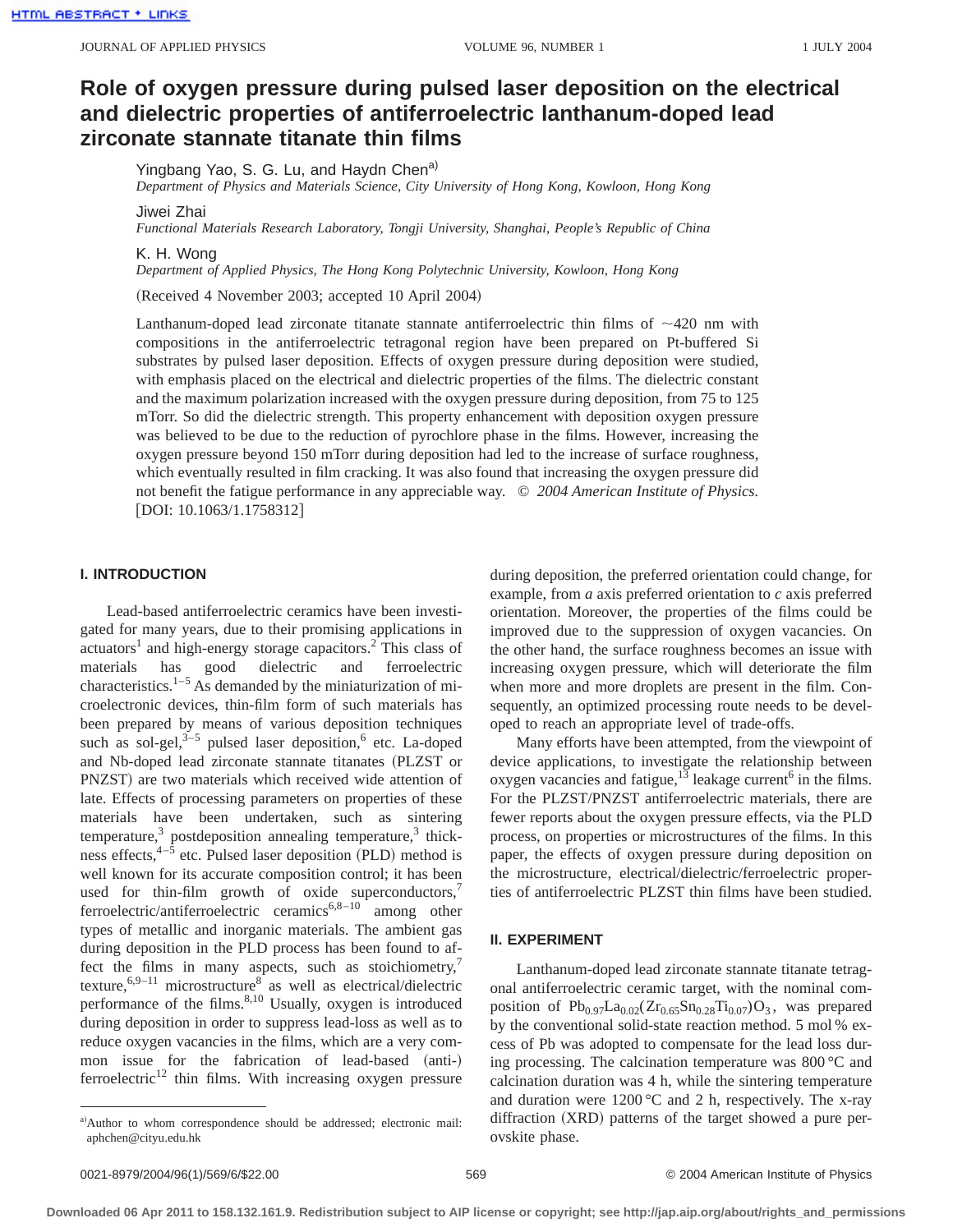

FIG. 1. XRD patterns of the films deposited under different oxygen pressure FIG. 1. ARD patterns of the films deposited under different oxygen pressure FIG. 2. Volume percentage of perovskite phase of the films deposited under from 75 to 150 mTorr.

A two-step approach was adopted: PLD of thin films followed by a postdeposition annealing. The 248 nm KrF excimer laser, operated at the repetition rate of 10 Hz, was used to ablate the target. The laser density irradiated on the rotating PLZST target was about 6 J/cm<sup>2</sup>. Details of the PLD equipment configuration and parameters were previously published.<sup>11</sup> The substrate temperature during deposition was kept at 200 °C. The oxygen pressure during deposition was varied from 75, 100, 125 mTorr to 150 mTorr and the deposition duration was accordingly varied from 14.7, 12.5, 11.1 min to 10 min in order to keep the thickness of all samples approximately the same. Postdeposition annealing process was performed at 650 °C for 30 min in a horizontal tube furnace with oxygen flow. A SIMENS D-500 x-ray powder diffractometer equipped with a  $Cu K\alpha$  radiation source was used to identify the crystallographic structures of the samples while the surface morphology was observed by fieldemission scanning-electron microscopy (SEM) (JOEL JSM-6335F). The film thickness was obtained from the SEM cross-section images.

After postdeposition annealing, gold pads with the area of  $0.0314$  mm<sup>2</sup> were deposited onto the films by DC sputtering to serve as the top electrodes for electrical measurements. Dielectric properties were obtained first from room temperature up to about 400 °C using a HP 4284A LCR meter. This was repeated a few times to ensure reproducible results. Other ferroelectric properties, such as *P*–*E* and *C*–*V* curves, were measured as well at various temperatures using a RT66 ferroelectric tester from Radiant Technology. The excursion of samples to high temperatures  $({\sim}400^{\circ}\text{C})$  also served the purpose of improving the interface between the Au electrode and PLZST films, thus giving reliable results on electrical and leakage current properties.

## **III. RESULTS AND DISCUSSIONS**

## **A. Crystallographic phase and microstructure**

Figure 1 shows the x-ray diffraction patterns taken at room temperature from the PLZST films prepared under different deposition oxygen pressure; all were subjected to postdeposition annealing at 650 °C for 30 min. All samples showed a powder diffraction pattern with the strongest peak at  $2\theta$  angel of about 30.7°, denoted as  $(110)$  Bragg reflection peak. The full width at half maximum  $(FWHM)$  of the  $(110)$ 



different oxygen pressures, calculated from the XRD results.

peak ranges from 0.22°, 0.18°, 0.16° to 0.16° for the samples under deposition oxygen pressure of 75, 100, 125, and 150 mTorr, respectively. The corresponding grain sizes calculated using the Scherer equation were 27, 33–37 nm with increasing oxygen pressure. There was no observable dependence of preferred orientation on the deposition oxygen pressure, contrary to the previous studies.<sup> $6,9-11$ </sup> The reason was attributed to the two-step process (a low substrate temperature deposition followed by a high temperature postdeposition annealing) instead of in situ growth in the previous reports. Thus, the effects of deposition rate, strains, etc., which are closely related with the deposition oxygen pressure known to affect the lattice parameters and orientation of the film pronouncedly, $10$  could be minimized. Nevertheless, the oxygen pressure during deposition did have significant effect on the electrical properties, which will be discussed in the following sections.

There exists a small bump at about 29.6° in the XRD results for all samples shown in Fig. 1, which is the  $(222)$ Bragg reflection peak from a pyrochlore phase. This observation implies that all the films are not of pure perovskite phase but with a small fraction of pyrochlore phase. This is probably due to the lead loss during the annealing process and hence the lead-deficient or oxygen-deficient pyrochlore phase formed. The relative volume percentage of the pyrochlore to the perovskite phases may be qualitatively estimated by comparing the intensity of the major x-ray diffraction peaks of the pyrochlore and perovskite phases, which are  $(222)$  and  $(110)$ , respectively. Therefore, the volume percentage of the perovskite phase was estimated by Eq.  $(1)$ ,

% Perovskite=
$$
\frac{I_{\text{Perov}}(110)}{I_{\text{Pyro}}(222) + I_{\text{Perov}}(110)} \times 100.
$$
 (1)

It has been shown<sup>14</sup> previously that this simplified estimation provides a good agreement with more rigorous quantitative x-ray analysis methods. This is a commonly adopted method to outline a relative change of volume fraction in a twophase system. The estimated perovskite contents in the films deposited under different oxygen pressures are shown in Fig. 2, which indicates an increase from 83% to 90% as the deposition oxygen pressure increases from 75 to 125 mTorr, then drops at 150 mTorr.

**Downloaded 06 Apr 2011 to 158.132.161.9. Redistribution subject to AIP license or copyright; see http://jap.aip.org/about/rights\_and\_permissions**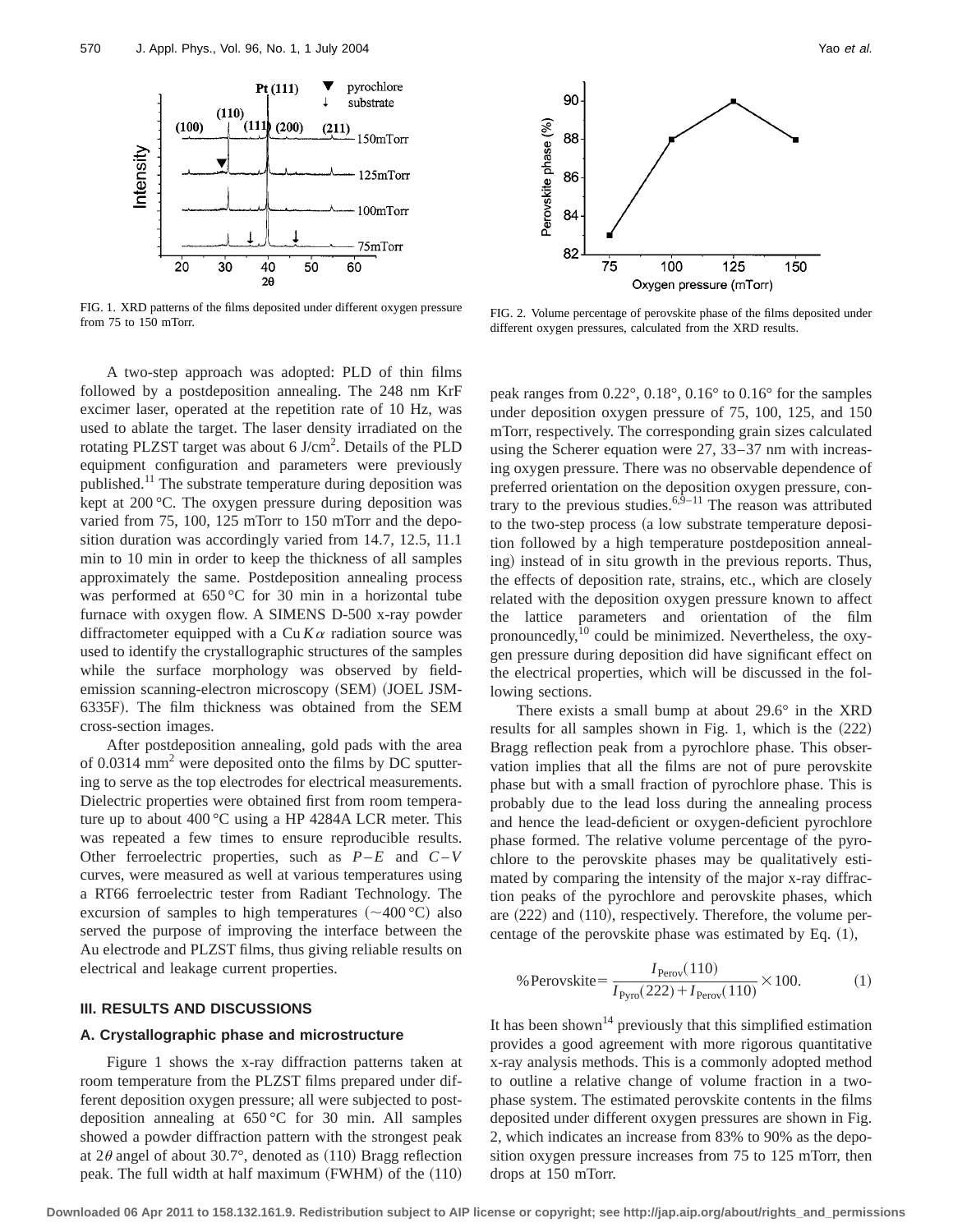

FIG. 3. SEM plane view of the films deposited under the oxygen pressure of (a)  $75$  mTorr, (b)  $100$  mTorr, (c)  $125$  mTorr, and (d)  $150$  mTorr.

The surface morphology of the samples is shown by the SEM micrographs in Fig. 3. The surface roughness increased with oxygen pressure, so did the amount of particulates on the surface. This was a common phenomenon for the PLD process.8 The origin of the particulates comes from multiple sources. During deposition at high oxygen pressure, small clusters ablated from the target have a high probability of condensation in oxygen gas because of the formation of the shock front typical of the PLD process, resulting in large clusters. During and/or after the condensation of the clusters, they probably lose their energy, or heat, leading to ''cool'' clusters on the substrate. Theses clusters then deposit randomly on the substrate and surface migration/diffusion hardly occurs due to insufficient energy. These clusters are normally spherical with the dimension in nanometer range.<sup>15</sup> On the other hand, high oxygen pressure will increase the confinement of the plasma ejected by the laser pulse incident onto the target surface.<sup>16</sup> Thus the energy density is increased. Consequently, the particulates originated from splashing of molten droplets most likely occur when the transfer of laser energy into heat occurs at a faster rate than is needed to evaporate a mass volume of depth equal to half the skin depth. The size of such particulates is in the micron and sub-micron range and these particulates are irregular in shape.<sup>15</sup>

These two kinds of particulates formed from the vapor state or liquid ejecta seemed to show the same trend with the gas ambient during deposition, which accounted for the increase of surface roughness as well as the amount of particulates in the films when the deposition oxygen pressure was increased. Moreover, as the deposition oxygen pressure increased to 150 mTorr, the film included many cracks as shown in Fig.  $3(d)$ , which were not observed in the films deposited at lower oxygen pressures. These wormlike cracks could be ascribed to the release of gas bubbles, which were trapped into the film deposited at low temperature, during postdeposition annealing.17 Since at high oxygen pressure in a PLD process, more particulates were introduced into the film as described above, there would be more pores and



FIG. 4. SEM cross-section view of the film deposited under the oxygen pressure of 75 mTorr.

openings in the films, which could easily absorb gas atoms from the ambient during deposition at a low temperature. These trapped gases were released during postdeposition annealing, thus leading to the formation of large cracks.

The cross-section view of a sample prepared at 75 mTorr is illustrated in Fig. 4. The thickness of the sample is around 420 nm. Another point that needs to be noted from the crosssection SEM view is the interdiffusion between Pt and Ti. The interface between these two layers is not clearly defined, which indicates that the Ti atoms could have diffused into the Pt layer through the Pt grain boundaries and reacted with oxygen to form Ti oxide when the film was annealed at high temperature<sup>18</sup> in oxygen ambient. The oxygen supply for the reaction may be from the film, thus leading to the oxygen vacancy formation in the film, or from the ambient gas.

## **B. Electrical and dielectric properties**

The polarizations versus electrical field (*P*–*E*) hysteresis loops are delineated in Fig. 5. These measurements were carried out at the frequency of 10 kHz. All the films showed ''slanted'' hysteresis loops and some remanent polarization, which were believed to be due to the retention of ferroelectric phase after the field was removed.<sup>18</sup> Field-induced AFE-FE switching was demonstrated by the appearance of a ferroelectric loop at higher field strengths. The saturated polarization was from 7.5, 12.0  $\mu$ C/cm<sup>2</sup> to 17.5  $\mu$ C/cm<sup>2</sup>, as the deposition oxygen pressure increased from 75, 100 mTorr up to 125 mTorr. However, when the deposition oxygen pressure was further raised to 150 mTorr, the saturated polarization drastically decreased to about 2.5  $\mu$ C/cm<sup>2</sup> and the polarization hysteresis loop was suppressed. The electrical field corresponding to the phase transition between the antiferroelectric (AFE) and the ferroelectric (FE) phase was about 114 and 200 kV/cm for FE to AFE (backward switching) and AFE to FE (forward switching), respectively, for all the films except those prepared at 150 mTorr. This was because the excessively high oxygen pressure during deposition deteriorated the crystal structures and hence the ferroelectric and dielectric properties were degraded.<sup>8</sup>

Nevertheless, a moderately high oxygen pressure of 125 mTorr was necessary to grow high quality PLZST films as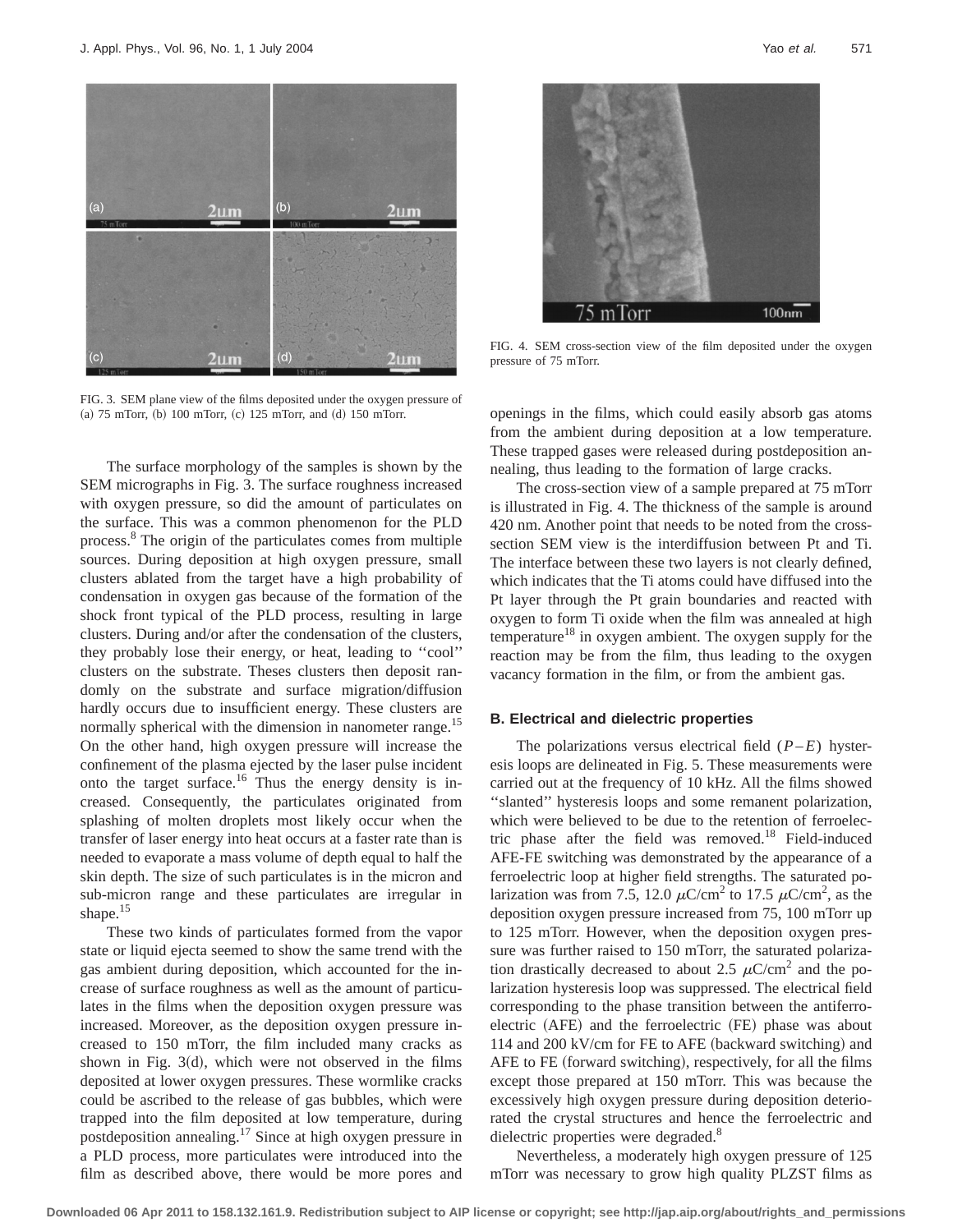

FIG. 5. *P*–*E* hysteresis loops of the films deposited under oxygen pressure from 75 to 150 mTorr.

shown above. This could be explained in terms of effects related to the incorporation of oxygen into the films as a result of collisions between the ejected plasma and ambient oxygen gas.<sup>15</sup> Sufficient oxygen supply under sufficiently high oxygen pressure could preserve the lead fraction by forming PbO, whose vapor pressure is lower than that of Pb, on the growing surface.<sup>12</sup> On the other hand, for films deposited at low temperature followed by a high temperature postdeposition annealing, growth kinetics of perovskite phase was limited by the nucleation rate of the crystallites and the nucleation of crystallites took place at the bottom substrate.<sup>17,20</sup> These nucleated "seed" perovskite grains on the film/substrate interface grew through the film to the free surface and the fluorite or pyrochlore phase, which is an intermediate phase formed at low temperature, could first form before transforming into the perovskite phase.

However, due to Pb deficiency in case of lower oxygen pressure during deposition, this intermediate fluorite or pyrochlore phase might not fully transform to the perovskite phase because Pb deficiency would stabilize the fluorite or pyrochlore phase.<sup>20</sup> Incomplete transformation to the perovskite phase results in the degradation of the ferroelectric properties as well as dielectric properties. It is obviously necessary to prevent lead loss during processing in order to eliminate the second phase.<sup>19,20</sup> Therefore, for films deposited under lower oxygen pressure, e.g., 75 mTorr, the incompletion of phase transformation due to the lead loss probably accounted for the inferior dielectric and ferroelectric performance.

Figures 6 and 7 illustrate the frequency and temperature dependence of dielectric constant and dielectric loss. Films deposited under higher oxygen pressure, 125 and 150 mTorr, showed low frequency dielectric relaxation: the dielectric constant and dielectric loss decreased with frequency, from 658 to 252, 243 to 213 and from 0.56 to 0.03, 0.82 to 0.02, for the 125 and 150 mTorr sample, respectively, under the frequency ranging from 100 Hz to 1 MHz, as shown in Fig. 6. Since higher deposition oxygen pressure produced films with higher surface roughness, there were more defects, which could accommodate space charges between the film and the substrate. The space charge accumulation in the interface region could lead to the formation of a low resistance layer connected in series with the near-insulating dielectric



FIG. 6. Frequency dependence of dielectric constant (a) and dielectric loss (b) in a log-log plot at room temperature.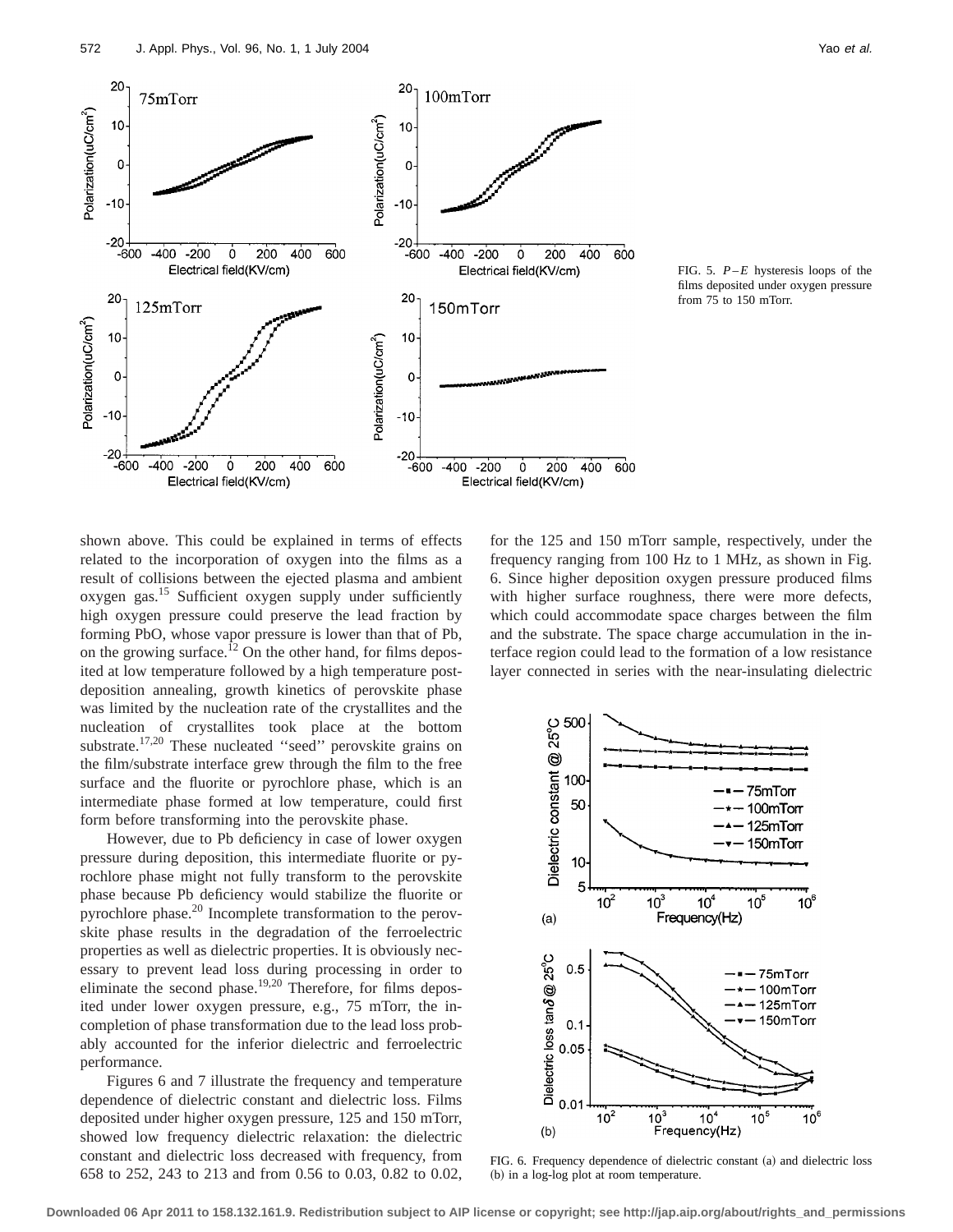

FIG. 7. Dielectric constant (a) and dielectric loss (b) against temperature at 100 kHz. The inset in (a) is the  $K - T$  curve of a 150 mTorr sample on an enlarged scale.

film. Such a system could be well described by the Maxwell-Wagner two-layer model, $^{21}$  which reveals the dielectric relaxation and high loss under low frequencies. For the films deposited under relatively low oxygen pressure, 75 and 100 mTorr, the dielectric constant remained almost constant around 150 and 220 with frequency, respectively, and the dielectric loss was lower than 0.06 throughout the frequency range from 100 Hz to 1 MHz.

The dielectric constant increased with oxygen pressure during deposition except for the 150 mTorr sample. The Curie temperature, which corresponds to the phase transition between the antiferroelectric and the paraelectric phase, was about 100 °C as indicated by the dielectric maximum in the temperature dependence of dielectric constant curves in Fig. 7. However, the film deposited under 75 mTorr oxygen pressure showed a little deviation of the Curie temperature from 100 °C to 110 °C, which could be attributed to the incompletion of perovskite phase formation under lower oxygen pressure or due to the stress effects,<sup>22</sup> etc. The inset in Fig. 7(a) shows the temperature dependence of dielectric constant for the film deposited at 150 mTorr oxygen pressures. Though the dielectric constant was very small compared to those of the others, it nevertheless showed an obvious dielectric peak at about 100 °C. The dielectric loss showed a weak decrease with the measurement temperature up to  $100\degree C$  and then increased dramatically, which could be resulted from the thermally activated ionic conduction mechanism.<sup>21</sup>

The leakage currents of the samples were measured as a function of dc voltage as shown in Fig. 8. Since the dipolar



FIG. 8. Leakage currents under different DC voltage in a log-log plot. The electrode area is  $3.14 \times 10^{-4}$  cm<sup>2</sup>. SCLC is for space charge limited conduction.

response time was not more than 1 ms, the leakage currents were taken after the samples experienced different voltages for 10 s. Under low field, the Ohmic conduction mechanism dominated the leakage current, the magnitude of which decreased with oxygen pressure during deposition from 75 to 125 mTorr then increased again at 150 mTorr. The breakdown voltages followed a similar trend, going from 2.5 to 3.2 V then to 5 V with 75, 100, and 125 mTorr oxygen pressure, then returning to about  $2.8$  V at  $150$  mTorr.  $(A)$ ll samples had similar thickness of  $\sim$ 400 nm.) A fairly sharp jump from Ohmic conduction to seemingly the space charge leakage current effect<sup>6</sup> took place before the final breakdown. The onset field for the hypothesized space-chargelimited conduction (SCLO) was different for different film conditions  $(38, 52,$  and  $67$  kV/cm for the 75/150, 100, and 125 mTorr sample, respectively). It must be noted that due to breakdown, the SCLC effect at high field could not be easily substantiated. The fact that the jump from Ohmic conduction to the hypothesized SCLC effect was quite sharp (about two orders of magnitude) could imply that a "soft" breakdown might have occurred before the final breakdown.

Another property, which needs to be considered seriously from the viewpoint of practical applications, is the fatigue performance of the films under a switching electrical field. It has been suggested that the fatigue in antiferroelectric ceramics is much less severe than that of ferroelectric.<sup>23</sup> It is possibly due to the fact that in the switching of the antiferroelectric phase, the polarization direction changed by 180° with the consequent smaller internal stresses than the  $90^\circ$  domain switching of in ferroelectrics.<sup>23,24</sup> The antiferroelectric films had very small values of switchable polarization as compared with those of the ferroelectric films due to the antiparallel configuration of the dipoles in the antiferroelectrics. Therefore, the saturated polarization (Ps) and remanent polarization  $(Pr)$  were adopted to represent the fatigue property of the antiferroelectric films.

Figure 9 shows the normalized Ps and Pr (normalized with respective to the Ps before fatigue) of the PLZST thin films deposited under various oxygen pressures. The normalized Ps decreased but Pr increased with increasing number of cycles. The relative decrease of Ps after  $5 \times 10^9$  switching cycles was 38%, 28%, and 23% for the films deposited under 75, 100, and 125 mTorr oxygen pressure. It shows that the